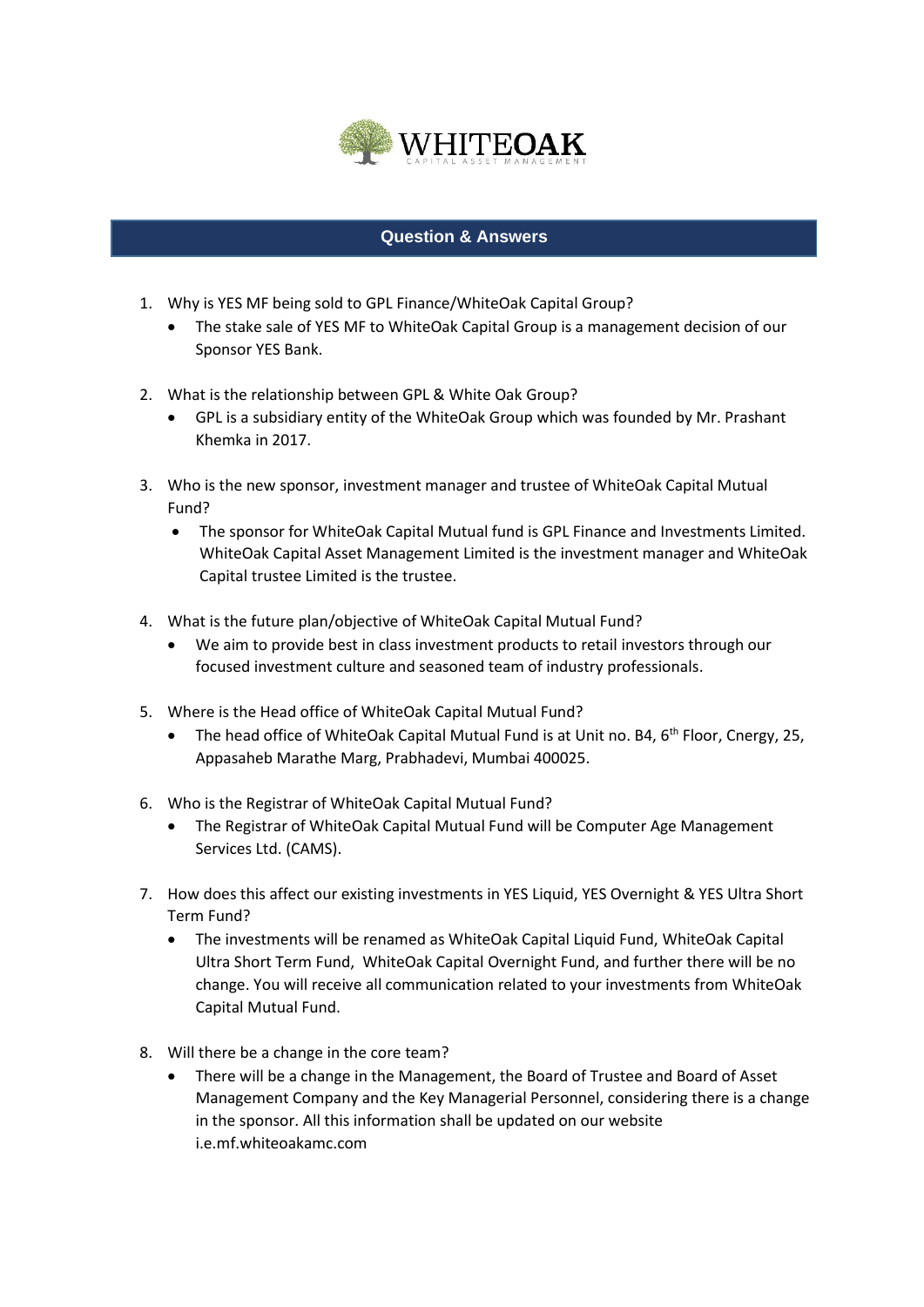- 9. Who all will be a part of the core team?
	- CEO, CIO, COO, Compliance Head will form a part of our core team.
- 10. Who is the CEO of WhiteOak Capital Mutual Fund?
	- Aashish P. Somaiyaa is the CEO of WhiteOak Capital Mutual Fund. Prior to working with White Oak Capital, he was the CEO at Motilal Oswal Mutual Fund.
- 11. What all types of schemes are you'll planning to come up with?
	- In addition to the existing 3 debt funds, we plan to offer different investment products across all asset classes to retail investors. Initially we will be launching a few equity schemes soon and a timely announcement will be made about the same.
- 12. What is the background of WhiteOak Capital?
	- WhiteOak Capital group provides investment management and advisory services for equity assets of over INR 45,000 crores. Besides segregated managed accounts for leading global institutions, WhiteOak offers investment services through a wide array of fund vehicles domiciled in India, Ireland, Mauritius, and UK to individual and institutional investors in India and worldwide. WhiteOak has investment research teams based in India and Singapore, and additional sales and distribution offices in Switzerland and UK. WhiteOak Capital group was founded by Prashant Khemka, formerly CIO of Goldman Sachs Asset Management's India Equity and Global Emerging Markets Equity businesses. WhiteOak's performance-first investment culture if founded upon the following four pillars; stock selection – based philosophy, high caliber research team, disciplined analytical process and balanced portfolio construction framework. [https://www.whiteoakindia.com](https://www.whiteoakindia.com/)
- 13. Where would WhiteOak Capital Mutual Fund largely focus on active fund management or passive fund management?
	- Our focus will be on active fund management to leverage our strong investment management background.
- 14. How are you building on your investment and sales team?
	- Our current team comprises of a seasoned investment team and function leaders. We are in process of expanding our sales and distribution teams that will enable us to establish country–wide reach and have a full- fledged retail presence across the country.
- 15. What are your plans for going beyond the top 30 cities?
	- We plan to cover these cities through omni-channel presence across physical, virtual, and digital channels. In the next 12-24 months, we are targeting to open new branches in metros as well as B30 cities to build our sales team and on-ground presence. We are also planning strategic tie-ups in the digital ecosystem to cover the entire landscape.
- 16. What will happen to our existing SIP's?